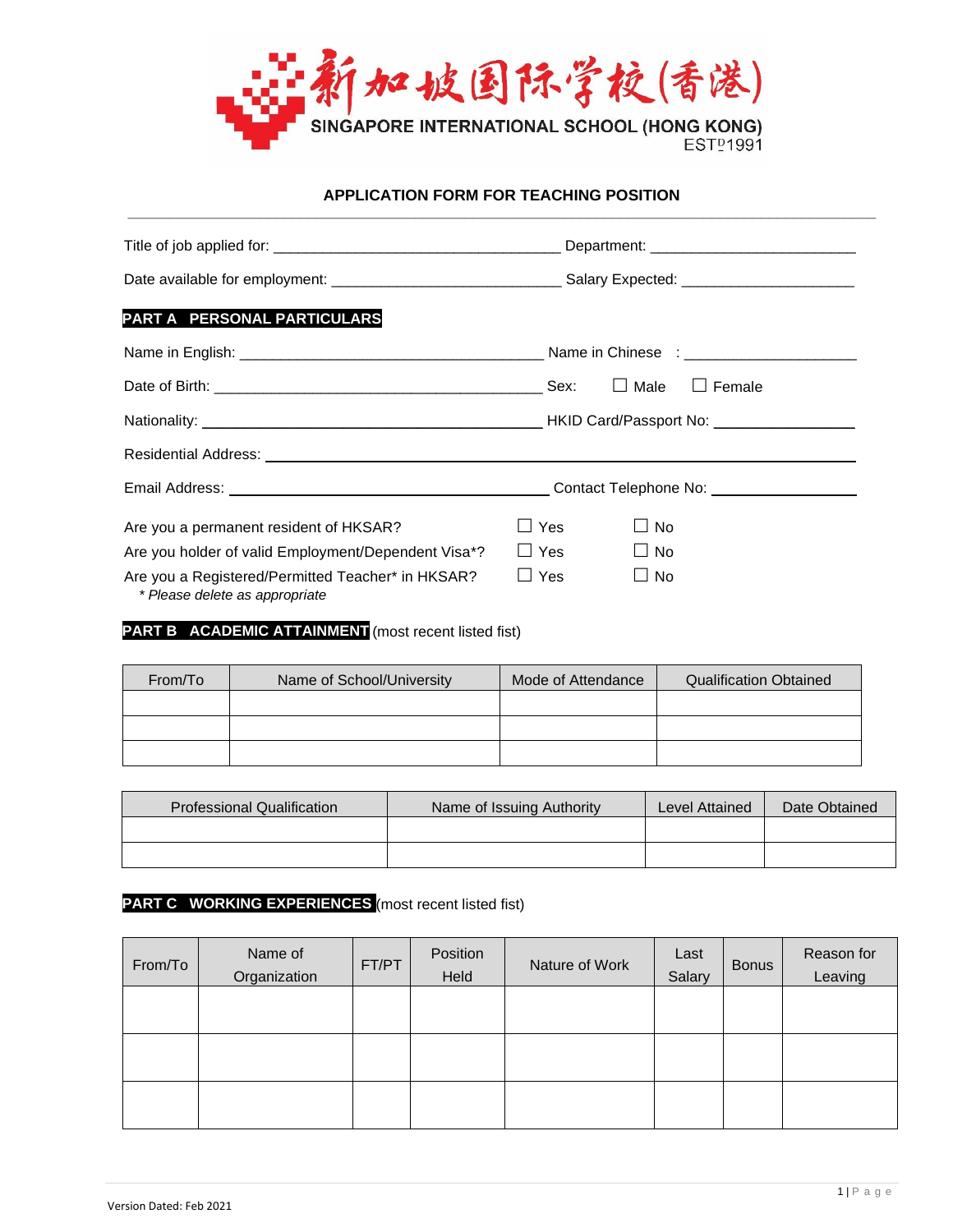#### **PART D CO-CURRICULAR ACTIVITIES RECORD**

(Please list the activities/sports/clubs you helped to coach/manage in your previous organizations/schools.)

| <b>Activities/Sports/Clubs</b> | <b>Position Held</b> | <b>Organizations/Schools</b> | Year (From/To) |
|--------------------------------|----------------------|------------------------------|----------------|
|                                |                      |                              |                |
|                                |                      |                              |                |
|                                |                      |                              |                |
|                                |                      |                              |                |

#### **PART E GENERAL BACKGROUND INFORMATION**

|                                                                                                                                                                                                                                                            | <b>Yes</b> | No. |
|------------------------------------------------------------------------------------------------------------------------------------------------------------------------------------------------------------------------------------------------------------|------------|-----|
| Were you ever convicted of a criminal offence?<br>1.                                                                                                                                                                                                       |            |     |
| Are you currently under charges and/or investigation for a criminal offence?<br>2.                                                                                                                                                                         |            |     |
| Have you ever previously been refused registration as a teacher, or ever been<br>3.<br>refused permission to teach, or having been so registered or given permission<br>and yet had the registration or permission cancelled in Hong Kong or<br>elsewhere? |            |     |
| Have you ever been disciplined, discharged, or asked to resign from a prior<br>4.<br>position?                                                                                                                                                             |            |     |
| Have you ever resigned from a prior position after a complaint had been<br>5.<br>received against you or your conduct was under investigation or review?                                                                                                   |            |     |
| Has your contract in a prior position ever been non-renewed?<br>6.                                                                                                                                                                                         |            |     |
| Have you ever been charged with or investigated for sexual abuse or<br>7.<br>harassment or another person?                                                                                                                                                 |            |     |
| Has someone ever accused you of assaulting/abusing a child?<br>8.                                                                                                                                                                                          |            |     |
| Have you ever been charged with a crime or misconduct at your workplace?<br>9.                                                                                                                                                                             |            |     |
| 10. Are you subject to any visa or immigration status, which would prevent lawful<br>employment?                                                                                                                                                           |            |     |
|                                                                                                                                                                                                                                                            |            |     |

**NOTE: If you answered "Yes" to any of the above questions, please provide a detail explanation on a separate sheet of paper. Conviction of a criminal offence is not a bar to employment in all cases. Each case is considered on its merits. It may be verified with appropriate police official record.**

#### **PART F REFERENCES**

1. The School will seek confidential reference on you once you are shortlisted for consideration. Please provide details of two referees (preferably your former academic adviser/job supervisor) whom the School can invite to comment on your academic / professional suitability for the post.

| Telephone: _______________________________ |
|--------------------------------------------|
|                                            |
|                                            |
|                                            |
|                                            |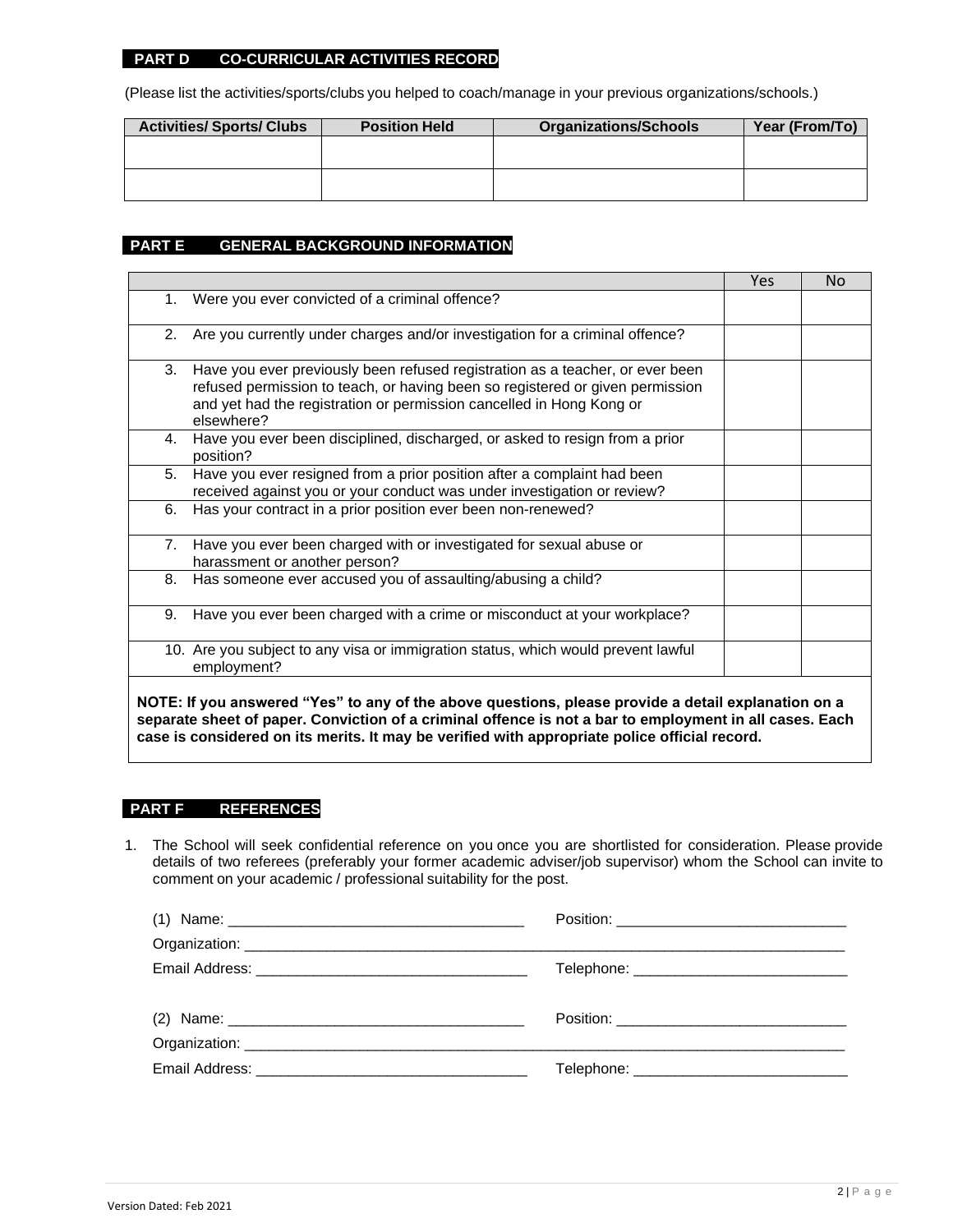2. For consideration of employment offer, the school will approach your current/latest employer to seek for further confidential reference. Please provide the particulars of the contract person below:

| Name:           | Position:  |
|-----------------|------------|
| Organization: _ |            |
| Email Address:  | Telephone: |

**Note: The school will inform you before approaching your current employer.**

#### **PART G DECLARATION, AUTHORIZATION AND CONSENT**

- 1. I understand that it is obligatory to supply all the information as requested on this form. I declare that the information on this form is true and accurate to the best of my knowledge and belief, and that I have not withheld any information or provided incomplete or misleading information which will disqualify me from appointment or may lead to dismissal if appointed to the job.
- 2. I declare that I have not been convicted of any criminal offence in Hong Kong or elsewhere or involved in any ongoing criminal proceedings or investigations including but not limited to arrest or apprehension by the police, whether my Registered Teacher or Permitted Teacher status has been cancelled/refused, or whether I am being investigated by schools or Education Bureau over professional misconduct allegations. My name has not been placed on any list which disqualifies me from working with children.
- 3. I authorize the Commissioner of Police to release full details of my criminal record (s) including spent convictions under the Rehabilitation of Offenders Ordinance (Cap 297), if any, to the School.
- 4. I agree to undergo the Sexual Conviction Record Check ("SCRC") conducted by Hong Kong Police Force and understand that the result of SCRC will be one of the factors for the School's consideration for appointment. I also agree and authorize the School to access the result of my SCRC through the Auto-Telephone Answering System.
- 5. I also agree and authorize the School to access the result of my registered teacher or permitted teacher status from Education Bureau.
- 6. I consent to the School making any necessary enquiries for purposes relating to recruitment and for the verification of the information given above. I authorize all government departments and other organizations or agencies to release any record or information as may be required for these enquiries (including, inter alia, obtaining a reference from my current and/or previous employer(s) before offer of appointment; obtaining my medical examination reports or medical records from relevant authorities/agencies/medical personnel and transferring of such data to other authorities/agencies/medical personnel; and making enquiries from relevant institutions/agencies regarding my academic/professional qualifications and obtaining relevant records and transferring of such data to other authorities/agencies for qualification assessment.
- 7. I agree that the personal data provided in this form and in other documents attached to this form will be treated as confidential and used for recruitment and other employment-related purposes only. I have the rights to request access to and correction of my personal data provided by sending a request to the School's Human Resources Department.

**Signature of Applicant Date**